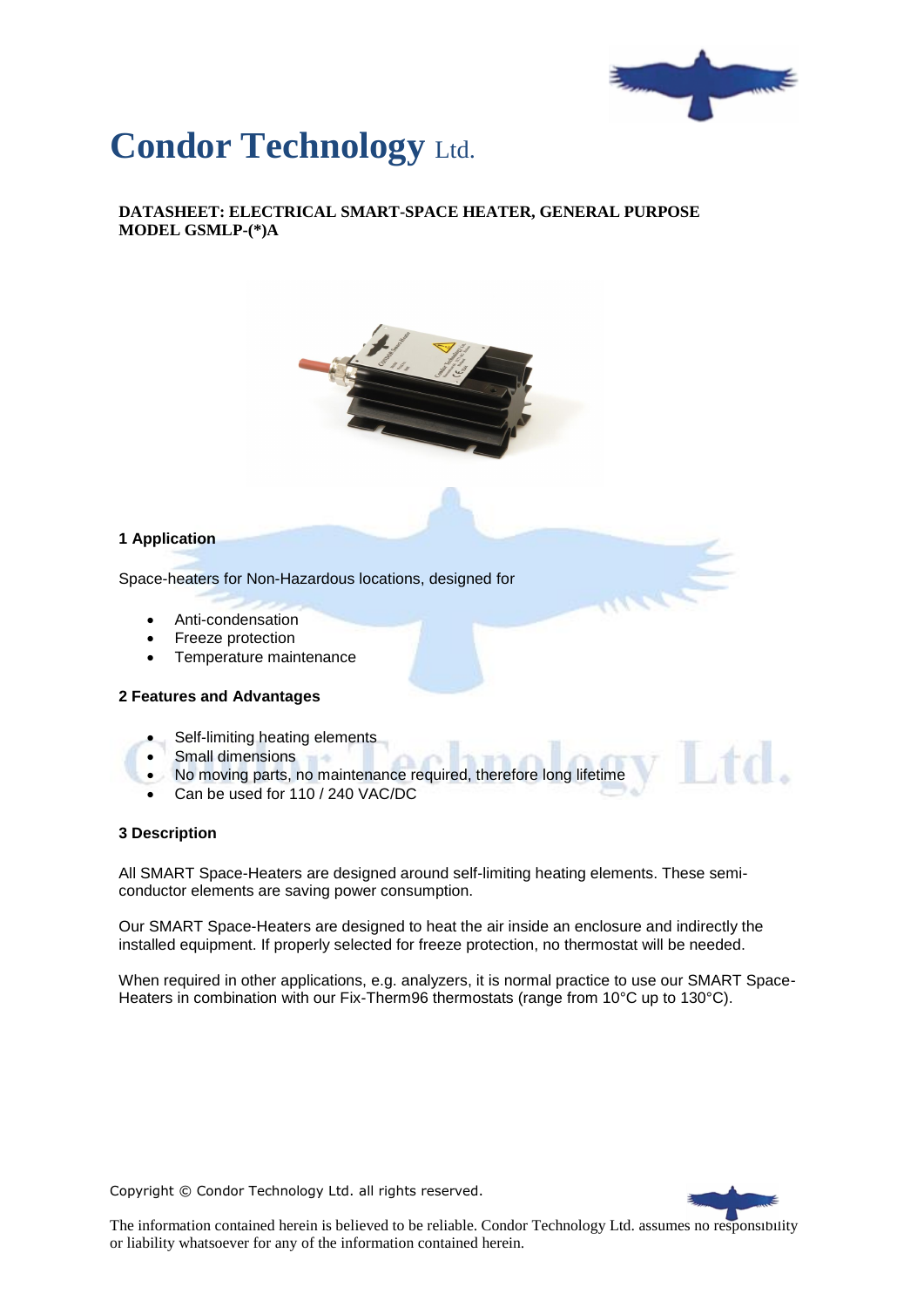### **4 Range**

| GSMLP-1A | T3 | ca. 115°C Surface temperature | 100-10 Watt |
|----------|----|-------------------------------|-------------|
| GSMLP-2A | Τ4 | ca. 105°C Surface temperature | 100-10 Watt |
| GSMLP-3A | Τ4 | ca. 90°C Surface temperature  | 100-10 Watt |
| GSMLP-4A | Τ4 | ca. 70°C Surface temperature  | 100-10 Watt |
|          |    |                               |             |
| .        |    |                               |             |

#### **High power model:** GSMLP-0AHP T3 ca. 130°C Surface temperature 200-20 Watt

\* these temperatures are measured at 20°C ambient temperature.

## **5 Technical data**

| Power consumption  | ÷  | 100-10 Watt or 200-20 Watt           |
|--------------------|----|--------------------------------------|
| Electrical cable   | ÷  | $3 \times 1$ sqmm                    |
| Material cable     | ÷. | Non-braided silicone cable           |
| Standard length    | ÷. | Ca. 1 mtr., other lengths optional   |
| Other lengths      |    | To be specified                      |
| Weight             | ÷  | Ca. 1400 g.                          |
| Overall dimensions |    | $100 \times 54 \times 54$ mm (LxWxH) |
| Material           | ÷  | <b>Black anodized aluminium</b>      |
| Voltage AC/DC      | я  | 110/240                              |
|                    |    |                                      |

# **Condor Technology Ltd.**



Copyright © Condor Technology Ltd. all rights reserved.



The information contained herein is believed to be reliable. Condor Technology Ltd. assumes no responsibility or liability whatsoever for any of the information contained herein.